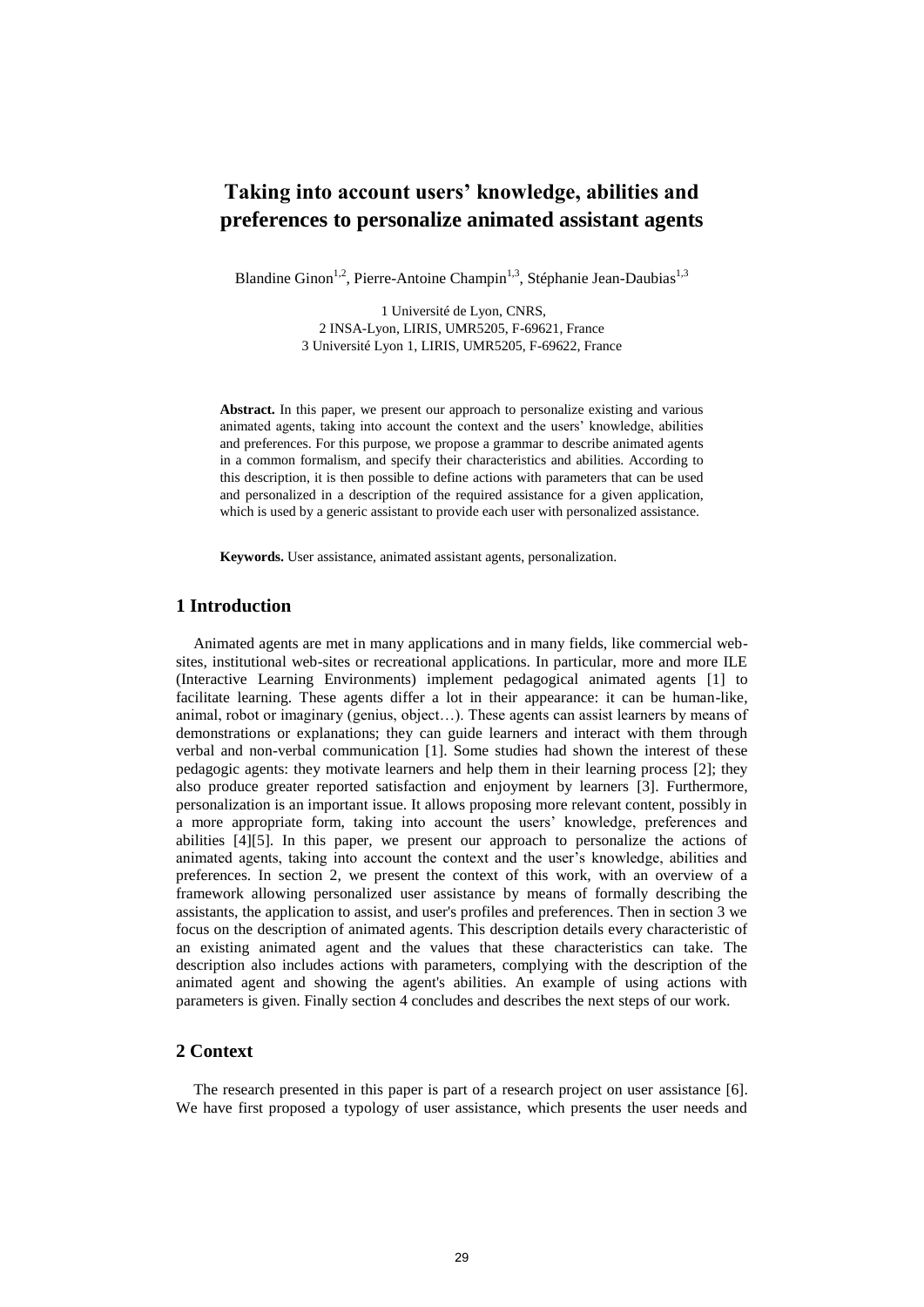compares the different techniques and approaches of assistance that can meet these needs [\[7\].](#page-5-5) Among the approaches of assistance, we find counselor systems, adaptive interfaces, recommender systems, tutorials… In this paper, we focus on one particular approach of assistance: animated agents. We have then proposed a model of generic assistant that will provide personalized assistance to each user [\[6\],](#page-5-4) complying with the description of the required assistance for a given application and the user model. For this purpose, the generic assistant will use a set of epiphyte assistants that can be grafted onto an application to perform the required assistance actions.

An epiphyte assistant is an assistant that can be grafted onto a given application, without perturbing its work [\[8\].](#page-5-6) For instance, Microsoft proposes an epiphyte assistant than can be grafted onto any application compatible with Windows [\[9\].](#page-5-7) This assistant provides a set of animated agents (like Merlin or Robby the robot), able to communicate with the user by means of gestures (like pointing at an interface component), facial expressions (like frowning), or messages, textual or read by a speech synthesis. Our generic assistant model aims at allowing the personalization of assistants already integrated in an application. For this reason, it is necessary to describe in a unified formalism an existing assistant, epiphyte or integrated in an application, in order to be able to run it, or personalize its actions with respect to respect the description of the required assistance.

In order to adapt the assistance to users, their knowledge, preferences, capacities, goals and experiences, our model required a user model (also called user profile) that can contains any information about a user that can be useful in this context. For that purpose, we chose to use the profile modeling language PMDLe [\[10\]\[11\]](#page-5-8) that allows the definition of reusable user profiles. PMDLe is fully implemented in an environment that makes it possible to define and use of such profiles [\[11\].](#page-5-9) An extension to PMDLe, cPMDLe [\[11\],](#page-5-9) allows to define constraints on user profile respecting PMDLe formalism. These constraints are used to personalize assistance according to the user specificities. For instance, an assistance action could be performed only for users that are novice in the application, or only for users whose hearing level is between 50% and 80%.

The formalism we use to describe the assistance required for a given application is based on a model proposed by [\[12\].](#page-5-10) The required assistance is described by rules of the form "If assistance condition Then assistance action". The assistance conditions contain a start condition (like a click on a component of the application's interface) and any cPMDLe constraint on the user's profile, in order to allow the personalization according to both the context and the user specificities. What's more, the assistance action involved an assistant, epiphyte or integrated into the application, and must respect the description of this assistant.

### **3 Propositions**

We propose here an approach to describe the possible actions of animated assistant agents in order to personalize their behaviour. This approach is based on a grammar for describing animated assistant agents that presents the characteristics of an animated agent, and proposes actions with parameters that can be perform by this animated agent to provide personalized assistance to a user. These actions can then be used in the description of the required assistance for a given application. Contrary to existing approaches to describe animated agents [\[14\],](#page-5-11) our aim is not to define new animated agents but to describe in a common formalism existing animated agents and their abilities, whatever their origin and intern formalism. A description in a common formalism of varied animated agents makes it possible to reuse them in various contexts. Let's suppose that MSAgents, WebLéa and Cantoche animated agents are describe in a common formalism, with for each a description of an action called "greet" that depends on their individual abilities. Then, the designer of an ILE can specify that an animated agent must *greet* learners when starting. The choice of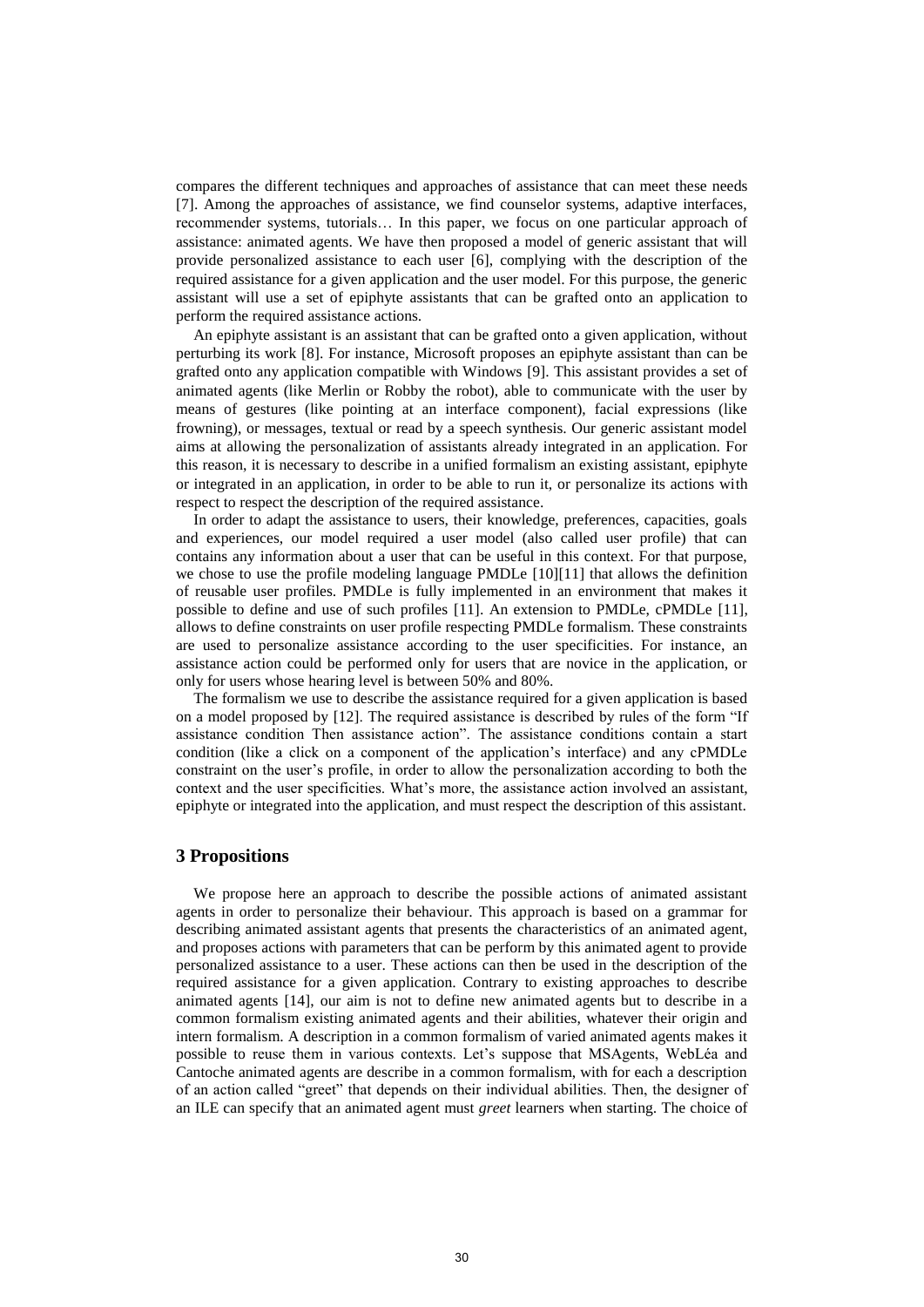the agent will depend on the learners' preferences for instance, provided that the chose agent provides an action called "greet".

#### **3.1 Grammar for animated agent description**

We propose an abstract grammar for animated assistant agents' description. This grammar is used to describe any animated agent, epiphyte or integrated in an application. Our description of an animated agent consists in five parts, graphically represented on [Fig.](#page-2-0)  1. In this graphical representation, the symbol + means at least one, the symbol ? means 0 or 1, the symbol \* means zero, one or more, and the presence of "…" after an element means that it contains others elements (described elsewhere). The five parts of an animated agent description are: information about the involved animated agent (like its name and identifier), information about the description itself (like its author and date of creation), a *characteristics\_list*, a *message\_channels\_list*, and an *action\_definition*.



Fig. 1 Grammar for animated agents' description

<span id="page-2-0"></span>Many elements in our grammar contain an *Id* and optionally one or several *Heading*s. The former is used to unambiguously identify the element for programs, while the latter is used to display the element to a user. Headings can be provided in different languages, hence the possibility to have several of them. The aim of the *characteristics\_list* of an animated agent is to list all the characteristics (or attributes) of this animated agent and the values they can take; an example will be given in [Fig. 3.](#page-3-0) For instance, an animated agent can have a characteristic "avatar", which can take several values specifying the appearance of the assistant. The *characteristics\_list* contains at least one *characteristic*, each associated with an *Id*, some *heading*, and at least one *value*. A *value* is associated with an *Id*, some *heading* and either a *possible\_value\_list*, an *interval* (associated with a max, a min, and a scaling) or a *type* (like color, font…). The aim of the *message\_channels\_list* is to describe all the ways that the animated agent can pass a message to the user. For instance, an animated agent can pass a given message by means of a cartoon balloon or orally. The *message\_channels\_list* contains a set of *message\_channel*, each associated with an *Id*, some *heading* and at least one *value* acting as parameters for that channel (*i.e.* font size or voice gender). The *action\_definition* (cf. [Fig. 2 \)](#page-3-1) contains a set of *posture*s and a set of *action\_with\_parameters*. A *posture* is associated with an *Id*, some *heading* and at least one *constraint* that must be chosen among the *characteristics* of the animated agent. A *posture* aims at being used in an *action\_with\_parameters*. In a *posture*, all *constraints* refer to a *characteristic* of the animated agent, but the possible values associated with this characteristic are reduced. For example, if the characteristic is associated with an interval, the constraint can be associated with a subset of this interval; if the characteristic is associated with a set of 12 possible values, the constraint can be associated with a subset of these possible values, or even with only one value among them. An example of postures and their use in an action with parameters is given in [Fig. 4](#page-4-0) an[d Fig.](#page-4-1) 5.

An *action\_with\_parameters* is associated with an *Id*, some *heading*, an *animation* and an optional *message*. The aim of an *animation* is to describe the behaviour of the animated agent during this action. An *animation* consists of a *postures\_sequence* and a repetitions number or repetition duration of this sequence. A *message* consists of a *text* and at least one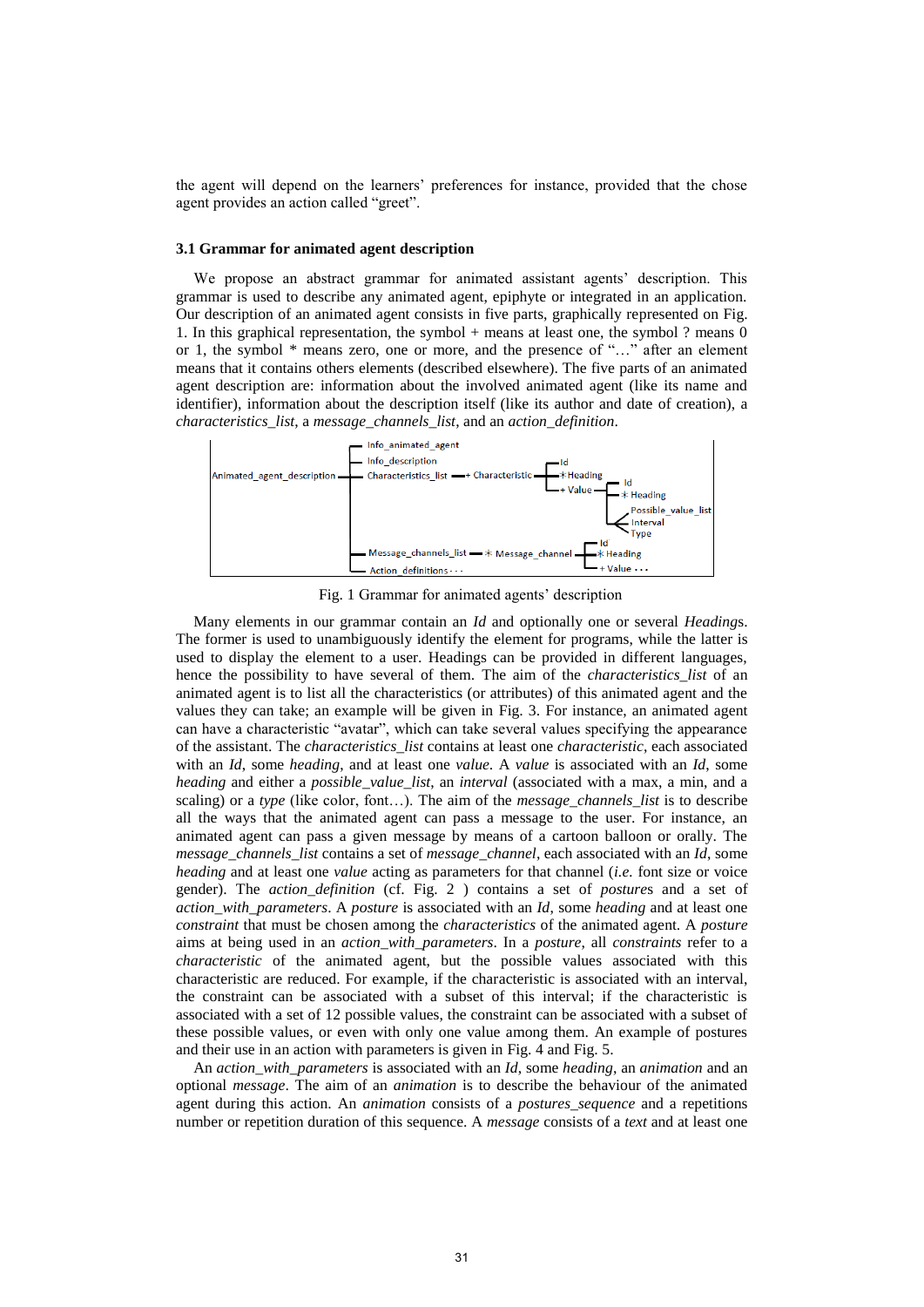*message\_channel* that describe how this text will be presented to the user. Similarly to characterstics in postures, the provided message\_channel must correspond to one of the available channels of the assistant, and its *value*s, if provided, must restrict the available values of that channel. All the *value*s that are still under-constrained (*i.e.* for which there are more than one possible value left) are called the *parameters* of the action.



Fig. 2 Action\_definition for animated agents

<span id="page-3-1"></span>Let's take the example of WebLéa [\[13\],](#page-5-12) an animated assistant agent than can be integrated in any web application. A graphical representation of an extract of the characteristics list from the description of WebLéa complying with our grammar is given in [Fig. 3.](#page-3-0) We can see that six characterstics of this animated agent, each associated with a list of possible values. For instance, the characteristic "C1", with heading "Avatar", can take the values "Léa", "Marco", "Julien" or "Djinn". Similarly, Fig. 4 and Fig. 5 illustrate some part of the *action\_definition* for WebLéa that will be discussed in the next section.



<span id="page-3-0"></span>Fig. 3 Characteristics list from the description of the WebLéa animated agent.

#### **3.2 Use of actions with parameters**

When describing the required assistance for a given application, we will use the actions with parameters in assistance rules. These actions with parameters must comply with the ones defined in the description of the assistant that will perform them. The use of parameters will enable the personalization according to the user's profile. Let's take an example of an action with parameters for the animated agent WebLéa. The left part of [Fig.](#page-4-0)  4 represents a posture that describes a smiling agent with the right arm at right up and the left arm drop. We give examples of WebLéa agents taking this posture on the right part of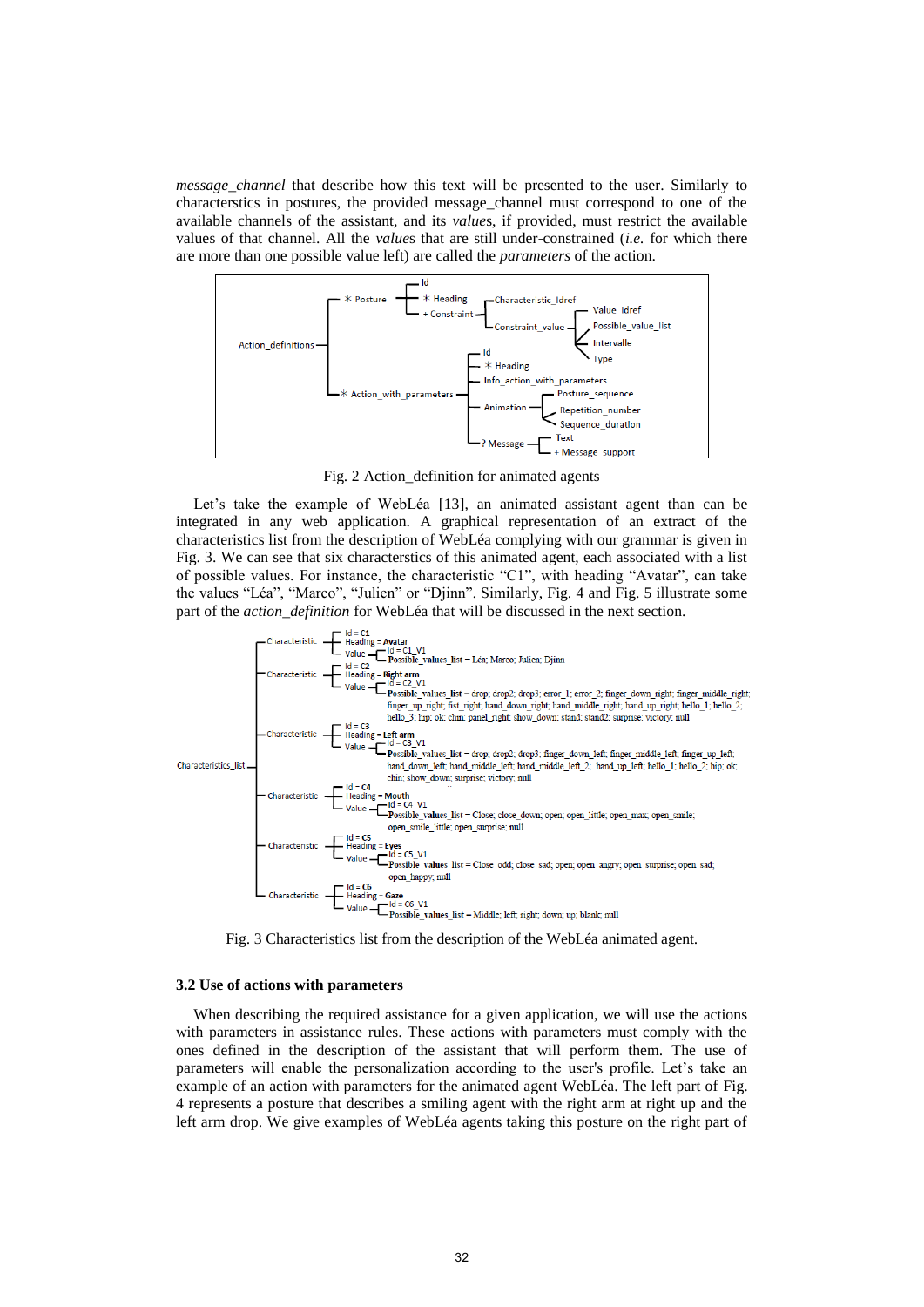[Fig. 4](#page-4-0), with the four possible avatars. We can see that the Id of this posture is P1, it contains a constraint on five of the six characteristics of WebLéa (cf. [Fig. 33](#page-3-0)). For these five characteristics, the posture definition reduces the possible value list. For instance, the characteristic mouth (with Id C4) can only take one value in this posture: "open\_smile"; the characteristic left arm (with Id C3) can only take three values: "drop", "drop2" and "drop3". One characteristic of WebLéa, avatar, is not present in the description of the P1: its means that in this posture, the characteristic avatar can take any value from its possible value list.



<span id="page-4-0"></span>Fig. 4 Description of the posture P1 for WebLéa and illustration.



Fig. 5 Description of an action with parameters for WebLéa animated agent.

<span id="page-4-1"></span>[Fig.5](#page-4-1) shows the description of an action with parameters for WebLéa animated agent, with Id A1 and heading Greet. This action uses postures P1 and P2 (P2 is another posture that describes an agent with the right arm at hand up left). In action A1, the agent switches between postures P1 and P2 during 30 seconds, causing it to wave its right hand to greet the user. The agent also communicates with the user by means of a message using message\_channel S1 (not described because of space limitation; we will assume it displays the text in a baloon). The parameters of action A1 are the text of the message, that is not defined in the action, and all characteristics of the agent that are not associated with a single possible value in the action, *i.e.* the choice of the avatar (that is free), and the choice of the value for left\_arm (reduced to three possible values). The action with parameters can now be used in the rules describing the required assistance for a given application. The action parameters will allow the personalization. For instance, an assistance rule could be "If {application start and user\_level="novice"}, then {WebLéa performs (action\_id=A1; text='Welcome! To discover this application, please clic on the button "Start with this application"'; C1=(preferences); C4=(random)}. This action will make a WebLéa animated agent appear and greet a novice user with its right hand, while saying the text in a baloon. According to this assistance rule, the choice of the avatar (corresponding to characteristic C1) will be done according to the user's preferences (express in the user profile) among the four possibilities ("Léa", "Marco", "Julien" and "Djinn"). The choice of the left\_arm value (corresponding to characteristic C4) will be done randomly among the three possibilities defined in the action description ("drop", "drop2" and "drop3").

## **4 Conclusion**

Assistance to users is a very important issue, in order to help users with both the handling and the common use of an application. One popular assistance approach is the use